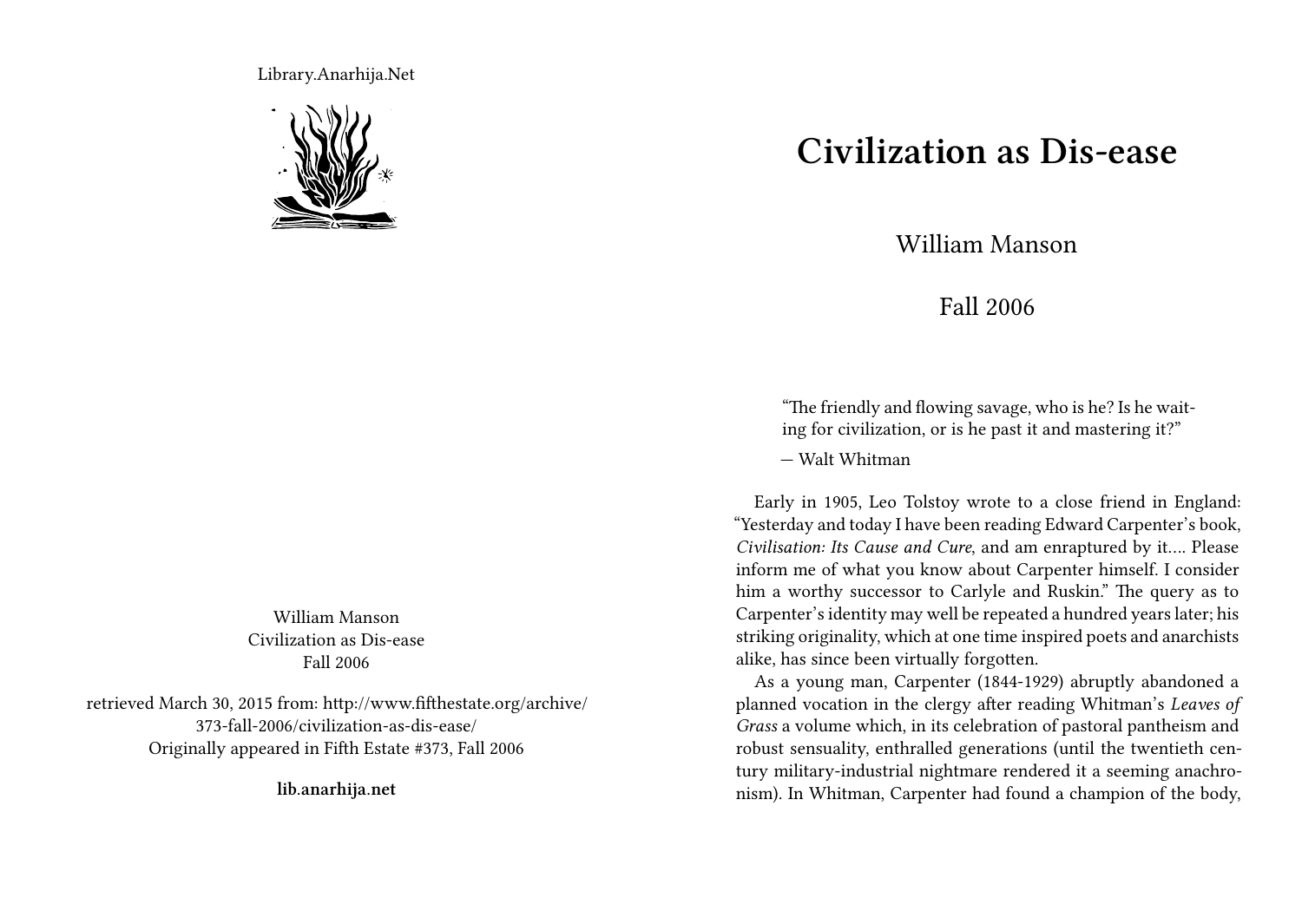a liberator of sensation and feeling. They became friends when Carpenter made a visit to the U.S. in 1877 (during which he also became acquainted with Ralph Waldo Emerson–who had once facetiously remarked to Thoreau that *Leaves of Grass* was "a mixture of the Bhagavad-Gita and the *New York Herald*.")

Returning to England, Carpenter soon settled on a few acres in Millthorpe, a Derbyshire hamlet near Chesterfield, where he lived modestly for the next forty years–a pioneer in the practice of the "voluntary simplicity" he so admired in Thoreau's *Walden*. Over the years, he would travel intermittently into London to lecture and to offer his pastoral-aesthetic (or "green"?) brand of anarchism to the lively discussions spearheaded by such figures as William Morris and the expatriate Prince Pyotr Kropotkin. Like the poet Oscar Wilde–who once characterized philistines as knowing "the price of everything and the value of nothing"–Carpenter deplored commercial regimentation and the stunting of aesthetic-spiritual qualities.

Like Thoreau–and unlike Marx–Carpenter emphasized a transformation of sensibility which would prefigure the restructuring of society. In particular, the intimate contact with the aesthetic delights of the natural world would overcome alienation and lead to renewed spiritual evolution–a pantheistic "cosmic consciousness" which is the true religiosity.

Today, "living" as we do in the entirely dehumanized megamachine, it is almost impossible to recapture the lyrical, pastoralhumanism and pantheistic sensibility of such pre-1914 poets as Carpenter, whose *Towards Democracy* (1883) embraced the Whitmanesque celebration of human self-realization in harmony with nature. Carpenter's sensibility also greatly influenced the young D.H. Lawrence, a not-too-distant neighbor in rural England. Carpenter, perhaps more boldly than Lawrence, also praised the varieties of bodily-spiritual Eros in such books as *Love's Coming of Age* (1896) and *The Intermediate Sex* (1908).

Unlike the German "anti-Civilization" (really anti-cosmopolitan) movement of a century ago–which linked a crude Social Darwin-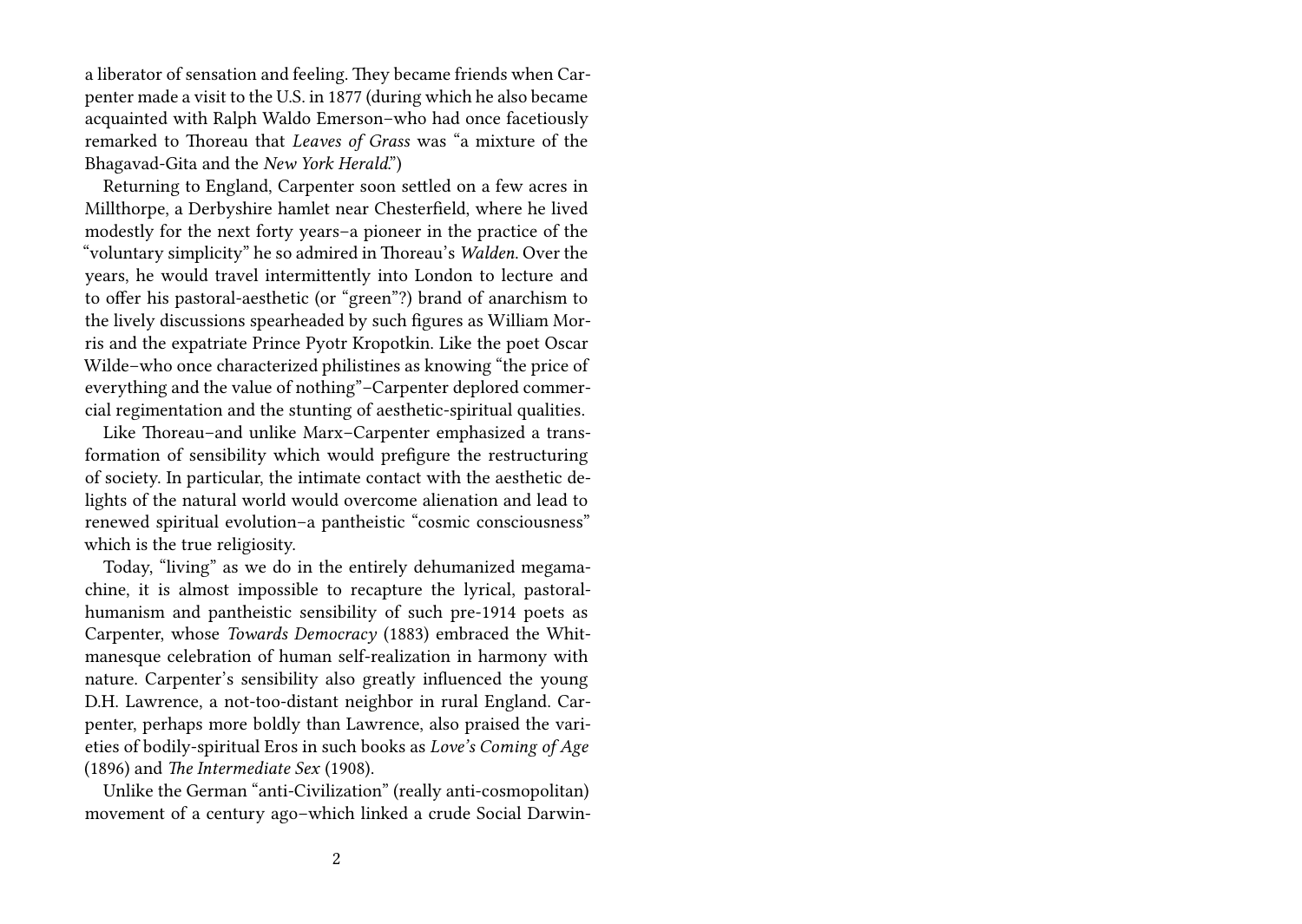F. Engels. *The Origin of the Family, Private Property and the State* (New York: Penguin, 1986)

E. Carpenter, *My Days and Dreams* (London: Allen & Unwin, 1918)

A. Maslow, *Toward a Psychology of Being* (second edition; Van Nostrand, 1962).

T. Roszak, *Voice of the Earth: An Exploration of Ecopsychology* (New York: Touchstone, 1993).

H. Marcuse, *An Essay on Liberation* (Boston: Beacon, 1969)

ism with the racial mystique of the Volk–Carpenter combined the communitarian ideals of Kropotkin with the romantic humanism of Whitman. Modern civilization, distorting human nature and generating enmity and strife, could be overcome by rediscovering communal reciprocity (and what we might now call a "spiritual ecology").

Carpenter's *Civilisation*, which had so fascinated Tolstoy, was initially outlined in a lecture to the Fabian Society in 1888. Carpenter had often puzzled over the "strange sense of mental unrest which marks our populations, and which amply justifies Ruskin's cutting epigram: that our two objects in life are, 'Whatever we have–get more; and wherever we are–go somewhere else.'" This pervasive sense of agitation, of dis-ease, seemed symptomatic of artificial, strife-ridden modernity, of "Civilization."

Friedrich Engels, remaining prominent in English socialist circles after Marx's death in 1883, in fact had published his treatise on cultural evolution the following year. Drawing upon the American proto-anthropologist L. H. Morgan's *Ancient Society* (1877), Engels managed to sketch the lineaments of "primitive communism" and to trace the historical origins of inequality, class stratification, and the State. Carpenter–undoubtedly influenced by Engels–was nonetheless closer to the Romantic poets' meditations on modern alienation and their imaginative reconstruction of idealized, egalitarian communities.

Social reciprocity and "mutual aid," as Kropotkin argued and anthropologists later documented, largely characterized tribal cultures prior to conquest by predatory, imperialistic Civilizations. When Community was forcibly superseded by Mammon, fragmentation ensued, characterized by "warfare of classes and individuals, abnormal development of some to the detriment of others, and consumption of the [social] organism by masses of social parasites." This organic analogy, in which the structural-normative integrity of "primitive society" is likened to a self-regulating organism, was